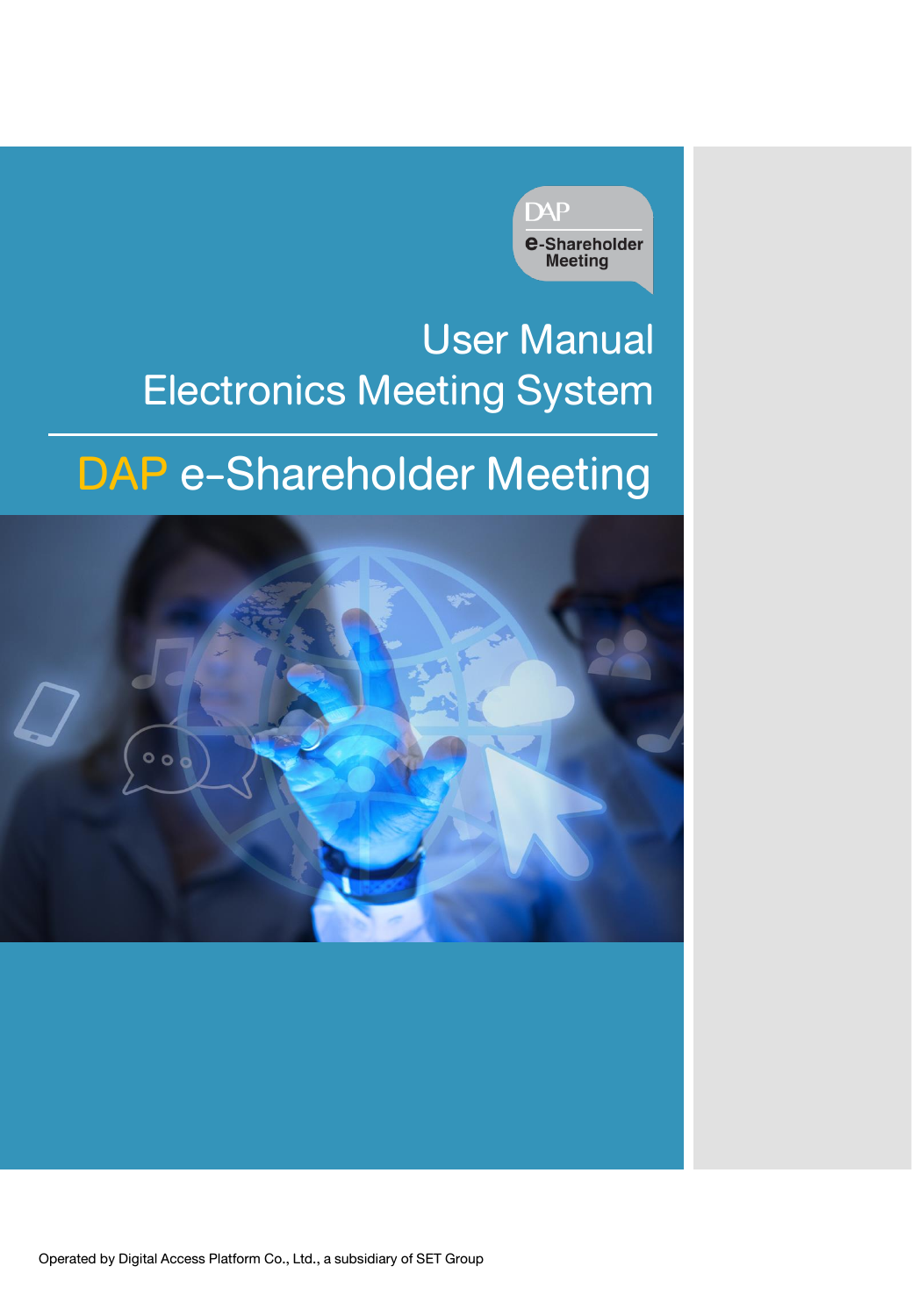## **Contents**

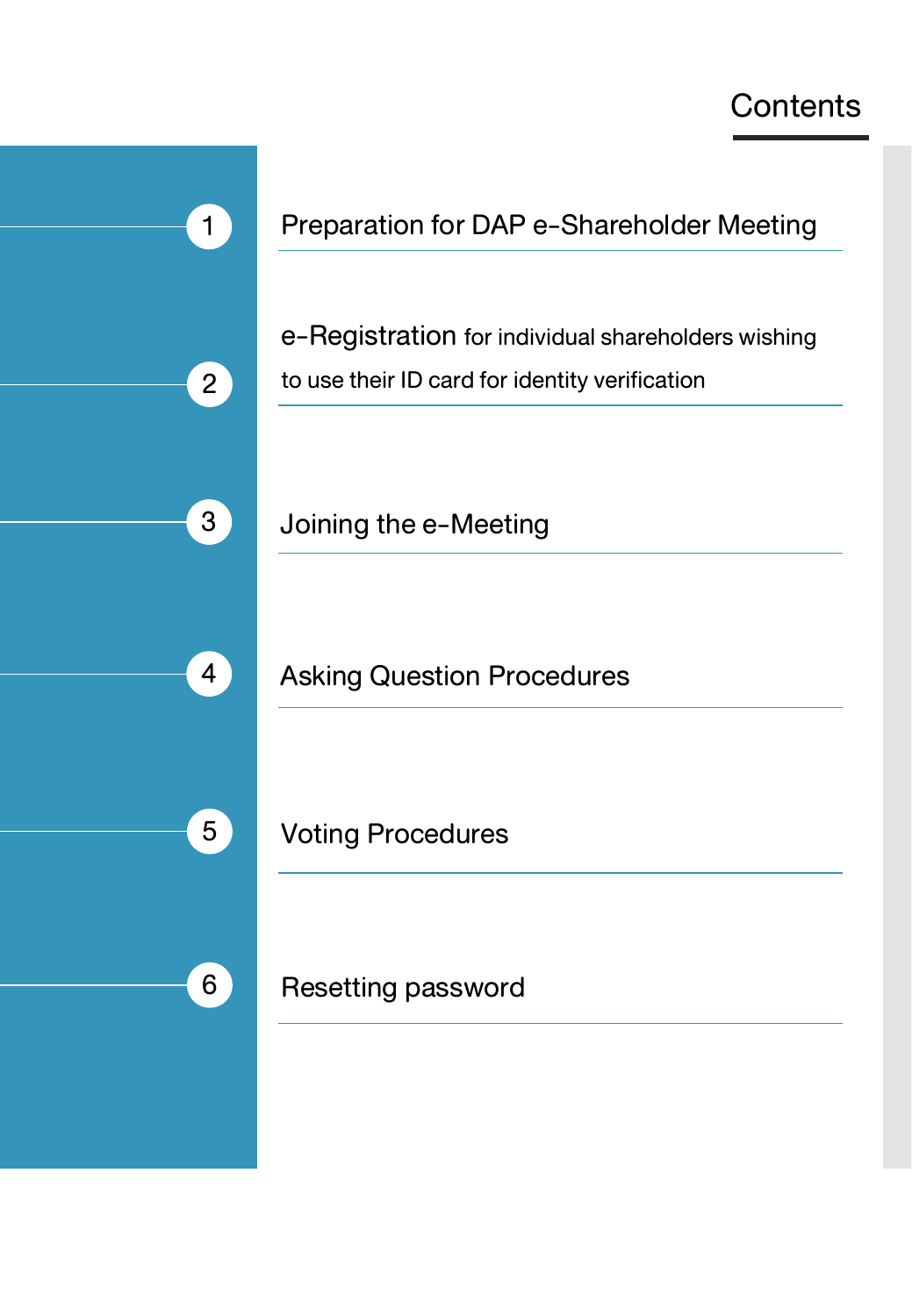### 1 Preparation for DAP e-Shareholder Meeting



For registration, please prepare an electronic device with a camera.



Access to DAP e-Shareholder Meeting via Web Browser.



Operating Systems Compatibility



Download Cisco WebEx Meeting application\*



An identity document is required for proof of identity.

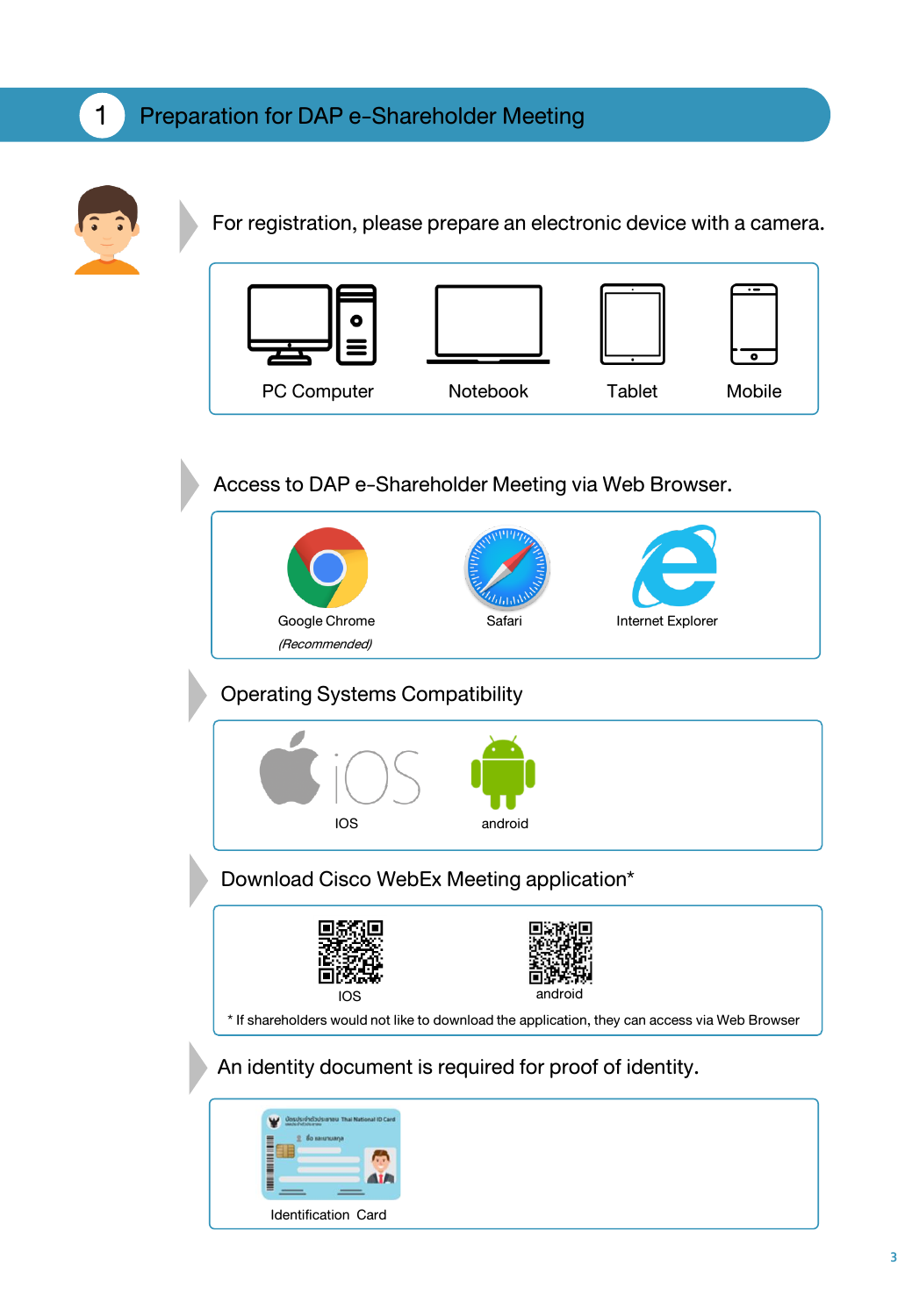

### Registration for e-Shareholder Meeting

### For shareholders who wish to attend the e-Shareholder meeting themselves



#### For shareholders who wish to appoint a proxy

For shareholder who is unable to attend the meeting, they may appoint a proxy. Please find more information about proxy in the invitation letter to shareholders' meeting.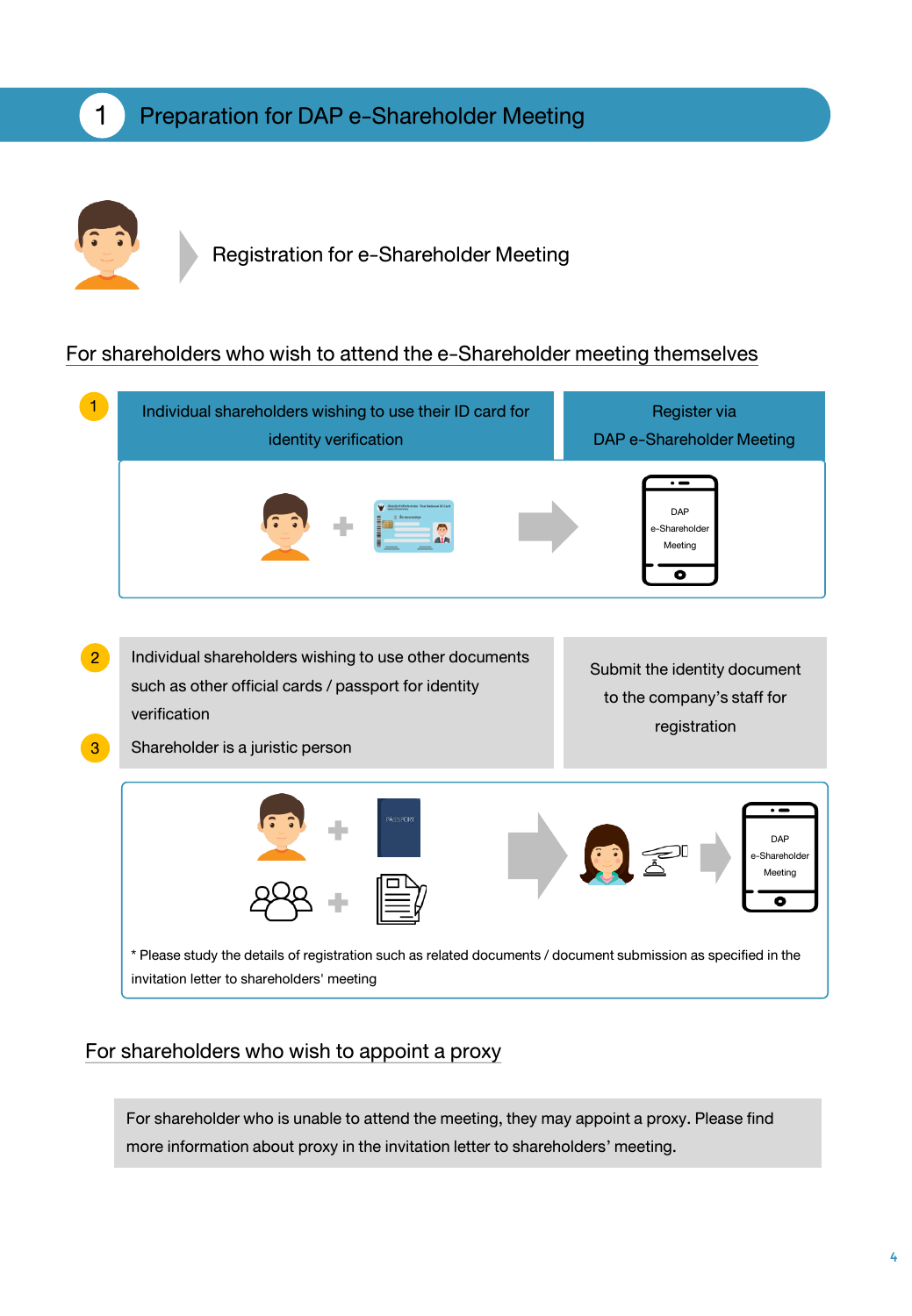### e-Registration

for individual shareholders wishing to use their ID card for identity verification

- 1. Register via the registration link provided in the invitation letter to shareholders' meeting
- 2. Select "Register"

2



3. Shareholders accept the terms and conditions for attending the shareholders' meeting via DAP e-Shareholder Meeting system by marking  $\boxtimes$  and pressing "OK" button

| ข้อตกลงและเงื่อนไขในการเข้าประชุมผู้ถือหุ้นผ่านระบบ DAP e-Shareholder Meeting                                                                                                                                                                                                                                                                                                                                                                                                                                                                                                                                                                                                                                                                                                                                                                       |
|-----------------------------------------------------------------------------------------------------------------------------------------------------------------------------------------------------------------------------------------------------------------------------------------------------------------------------------------------------------------------------------------------------------------------------------------------------------------------------------------------------------------------------------------------------------------------------------------------------------------------------------------------------------------------------------------------------------------------------------------------------------------------------------------------------------------------------------------------------|
| 72%<br>1/2<br>гŋ<br>data:                                                                                                                                                                                                                                                                                                                                                                                                                                                                                                                                                                                                                                                                                                                                                                                                                           |
| ข้อตกลงและเงื่อนไขในการเข้าประชุมผู้ถือหุ้นผ่านระบบ DAP e-Shareholder Meeting<br>(สำหรับการลงทะเบียนของผู้ถือหุ้น)<br>ผู้ถือหุ้นที่ประสงค์จะลงทะเบียนเพื่อเข้าประชุมผู้ถือหุ้นที่ผู้จัดประชุมได้จัดขึ้นผ่านระบบ DAP e-<br>Shareholder Meeting ตกลงและยินยอมที่จะปฏิบัติตามข้อตกลงและเงื่อนไขในการเข้าประชมผัถือหัน<br>ผ่านระบบ DAP e-Shareholder Meeting ตั้งต่อไปนี้ทุกประการ<br>คำนิยาม<br>1.<br>ในข้อตกลงและเงื่อนไขในการเข้าประชุมผู้ถือหุ้นผ่านระบบ DAP e-Shareholder Meeting ฉบับนี้<br>ให้ใช้คำนิยามที่ได้ระบุตังต่อไปนี้                                                                                                                                                                                                                                                                                                                    |
| เนื่องจากระบบ DAP e-Shareholder Meeting มีการใช้เทคโนโลยีเพื่อช่วยพิสูจน์ตัวตนของผู้ถือหุ้นก่อนการอนุมัติ (Approve) ให้เข้าร่วม<br>ประชุมผ่านระบบ DAP e-Shareholder Meeting เช่น มีการใช้ง้อมูลภาพใบหน้าด้วยเทคโนโลยีตรวจสอบและจดจำใบหน้า (Face<br>Recognition) ซึ่งงัอมูลคิงกล่าวเป็นงัอมูลส่วนบุคคลที่มีความอ่อนไหวและมีความจำเป็นหรือเกี่ยวง้องกับการเข้าร่วมการประชุมที่ผู้จัด<br>ประชมได้จัดขึ้น<br>ผู้ถือหุ้นยินยอมให้ผู้จัดประชุมเก็บรวบรวม ใช้ และเปิดเผยงัอมูลส่วนบุคคลที่มีความอ่อนไหวงองผู้ถือหุ้น เพื่อวิตถุประสงค์ในการเข้าร่วมการ<br>ประชุมที่ผู้จัดประชุมได้จัดขึ้น<br>หากผู้ถือหุ้นได้อ่านและตกลงผูกพันตามง้อตกลงและเงื่อนไงในการเง้าประชุมผู้ถือหุ้นผ่านระบบ DAP e-Shareholder Meeting รวมถึงการ<br>ให้ความยินยอมเกี่ยวกับง้อมูลส่วนบุคคลที่มีความอ่อนไหวตามที่ระบุไว้ง้างต้นนี้แล้ว โปรดกดปุ่ม 'ตกลง' ด้านล่างเพื่อดำเนินการต่อไป |
| OK<br>Cancel                                                                                                                                                                                                                                                                                                                                                                                                                                                                                                                                                                                                                                                                                                                                                                                                                                        |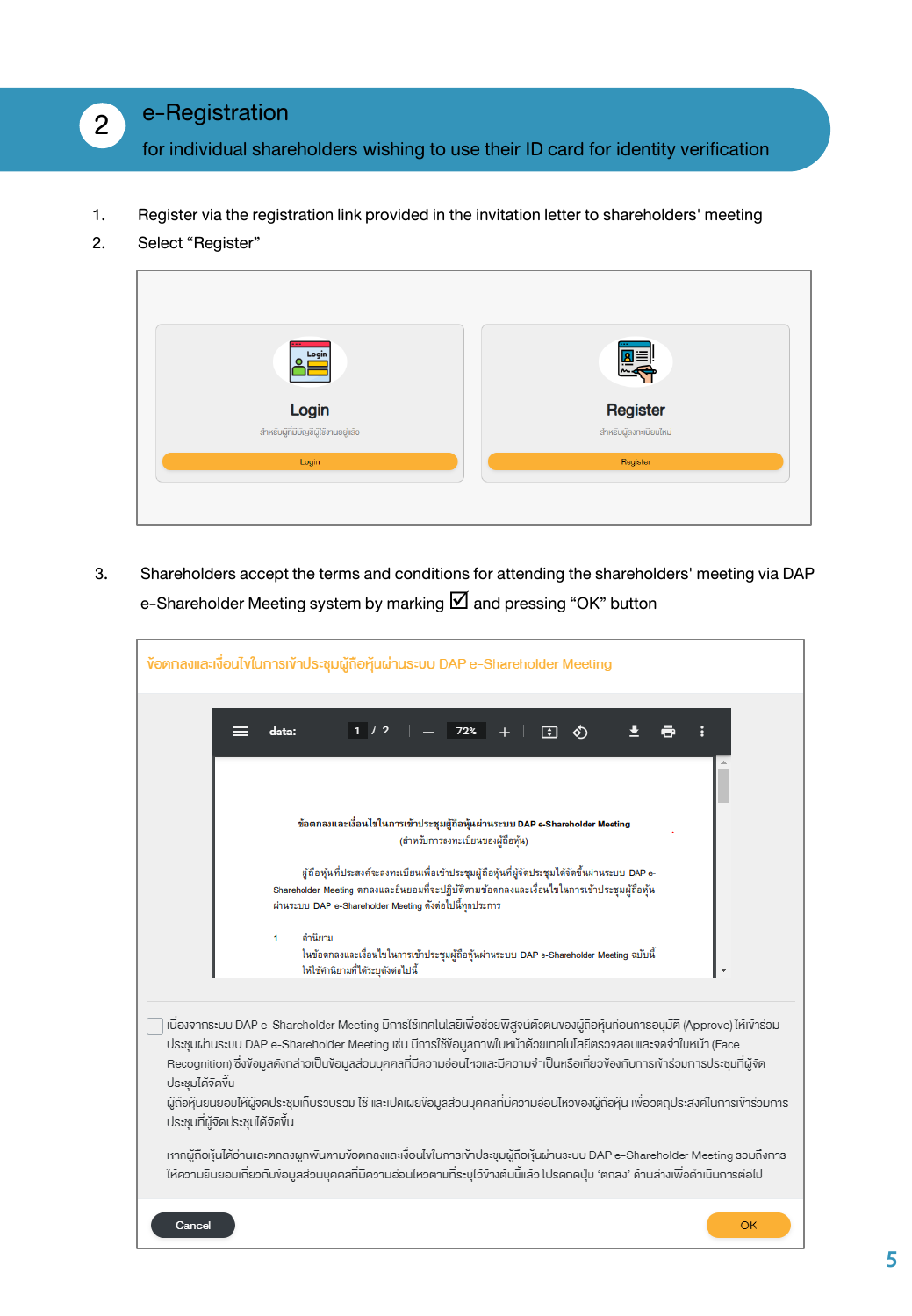#### e-Registration

for individual shareholders wishing to use their ID card for identity verification

4. Shareholders fill out information as specified, including:

4.6 Password and confirm password

4.1 Name-Surname

2

- 4.2 ID card number and laser code on the back of the ID card (Only fill in numbers, without ticks)
- 4.3 Date of birth
- 4.4 Email address

(Email address will be used as your username when logging in)

4.5 Mobile phone number (Only fill in numbers, without ticks)

Your password must be between 8-15 characters and must contain:

- 1. Uppercase letter
- 2. Lowercase letter
- 3. Number
- 5. Shareholders consent to receive documents in electronic format from the meeting organizer by
	- marking  $\boxtimes$
- 6. Click"Next"

| First name (Thai language) * | Last name (Thai language) *                                                                                                                                                                                                                                                                    |
|------------------------------|------------------------------------------------------------------------------------------------------------------------------------------------------------------------------------------------------------------------------------------------------------------------------------------------|
| <b>First name</b>            | Last name                                                                                                                                                                                                                                                                                      |
| Identity Number * (No dash)  | หมายเลงหลังบัตร * (No dash)                                                                                                                                                                                                                                                                    |
| <b>Identity Number</b>       | หมายเลงหลังบัตร                                                                                                                                                                                                                                                                                |
| Date of birth *              | Fmail*                                                                                                                                                                                                                                                                                         |
| mm/dd/yyyy                   | Email                                                                                                                                                                                                                                                                                          |
| Mobile number*               |                                                                                                                                                                                                                                                                                                |
| Mobile number                |                                                                                                                                                                                                                                                                                                |
| Password*                    | Confirm password *                                                                                                                                                                                                                                                                             |
| Password                     | Confirm password                                                                                                                                                                                                                                                                               |
| ประชุมผู้ที่อหุ้น            | ผู้ถือหุ้นตกลงยินยอมที่จะรับเอกสารในรูปแบบอิเล็คทรอนิกส์จากผู้จัดประชุม เช่น หนังสือเชิญประชุม เอกสารประกอบการประชุม เป็นต้น ผ่านอีเมล<br>ที่ผู้ถือหุ้นไค้แจ้งไว้ รวมถึงตกลงยินยอมให้ผู้จัดประชุมใช้ง่อมูลที่ไค้แจ้งไว้ง่างต้น เพื่อประโยชน์ในการติดค่อสื่อสารหรือคำเนินการที่เกี่ยวง้องกับการ |
| Cancel                       | Previous<br><b>Next</b>                                                                                                                                                                                                                                                                        |

7. Click to request OTP, and the OTP will be sent to the mobile phone number you have entered

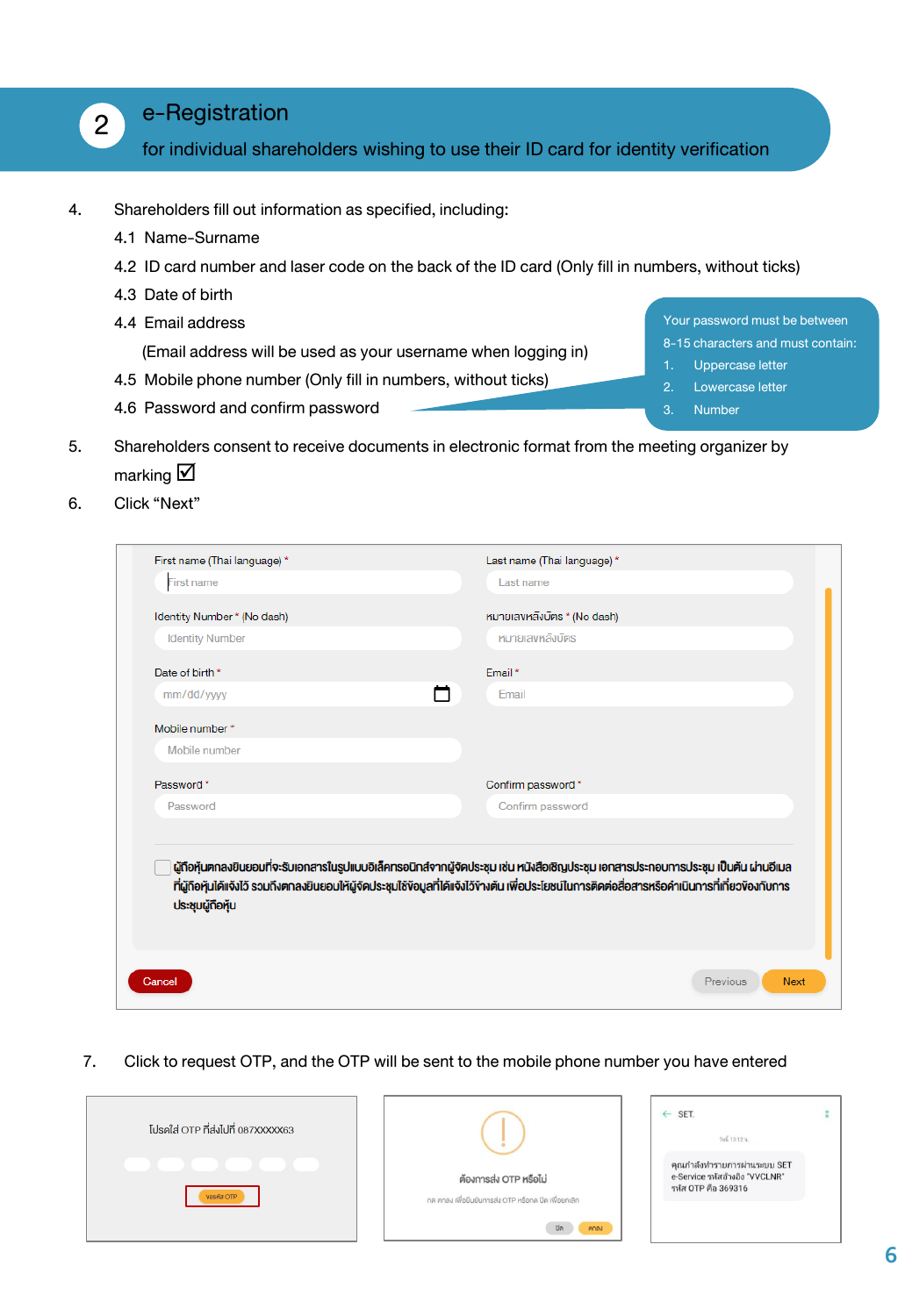### e-Registration

2

for individual shareholders wishing to use their ID card for identity verification

8. The system will send your information to verify the correctness with the database of the Department of Provincial Administration (DOPA)



9. After the verification with DOPA database,

shareholders take pictures by clicking the picture button. The system will turn on your camera. Shareholders need to take pictures of yourself holding the ID card as explained in 3 steps below:

Picture 1: Picture of yourself

Picture2 : Picture of your ID card

Picture3 : Picture of yourself holding the ID card



10. Shareholders review securities holding information. If the information is correct, click "Confirm" button.



11. Shareholders will receive an email confirming your registration result. If you cannot find the email, please check Junk email or contact the company's staff.

> Please keep your username and password confidential. Your login account should never be disclosed to others. **7**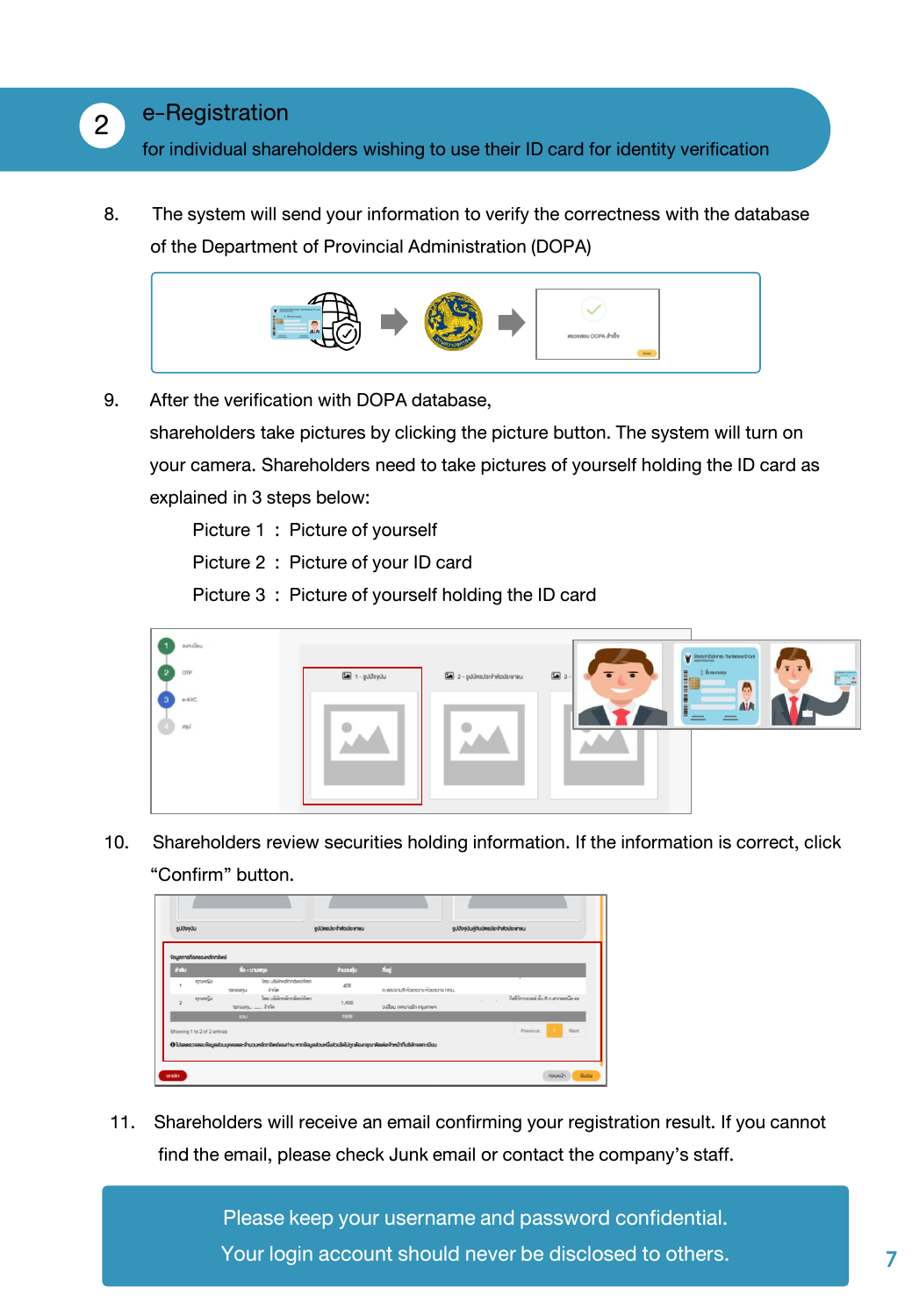### 3 Joining the e-Meeting

Shareholders please log in to attend the e-meeting.

- 1. Log in at:[https://portal.eservice.set.or.th](https://portal.eservice.set.or.th/)
- 2. Select "Log in"
- 3. Enter username (email address that you have registered) and password
- 4. Enter OTP code sent to the mobile phone number that you have registered

|                                     |                        | Login                                | Reset password               |
|-------------------------------------|------------------------|--------------------------------------|------------------------------|
|                                     |                        | User name                            | Please enter the OTP sent to |
|                                     |                        | User name                            | 089XXXXX01                   |
| <b>PHE</b>                          | 鳳                      | Password                             |                              |
| Login                               | Register               | Password                             |                              |
| สำหรับผู้ที่มีบัญชีผู้ใช้คนอยู่เลือ | สำหรับผู้ลงทะเบียนใหม่ |                                      | Request an OTP               |
| Login                               | Register               | Login                                |                              |
|                                     |                        | Forgot password?<br>New registration |                              |
|                                     |                        |                                      | Submit                       |

- 5. The system will show a list of all meetings that you have registered in advance. It allows you to switch between 2 different views.
	- 5.1 Calendar View
	- 5.2 List View

| $\left\langle \mathbf{C}\right\rangle =\mathbf{S}$ . All |                |                | worlfrrau 2020 |              |                                        | <b>Way</b><br><b>BANNE</b> | mmshqujtoh                                               |         |
|----------------------------------------------------------|----------------|----------------|----------------|--------------|----------------------------------------|----------------------------|----------------------------------------------------------|---------|
| rent                                                     | <b>Red</b>     | dere           | $\blacksquare$ | wyte         | $q\cdot d$                             | and                        | utide review 1 vista<br>IPI (ROD-STOD)<br>0 <sub>1</sub> | optimis |
|                                                          |                | ٠              | $\sim$         | $\mathbf{r}$ |                                        | $\mathbf{H}$               |                                                          |         |
| $\sim$                                                   | ٠              | $\sim$         |                |              | $\mathbf{H}$                           | $\mathbb{R}$               |                                                          |         |
| $\sim$                                                   | $\sim$         | $\mathbb{R}^n$ | $\sim$         |              | $\mathbf{r}$<br>$\overline{a}$<br>$+8$ | $\mathbf{r}$               |                                                          |         |
| $\sim$                                                   | $\overline{a}$ |                |                |              |                                        |                            |                                                          |         |
|                                                          |                |                |                |              | w                                      | $\sim$                     |                                                          |         |

|                      | workmay 2020 | de ans   | remotep@ob                              |         |
|----------------------|--------------|----------|-----------------------------------------|---------|
| IT was for you child |              | $\alpha$ | utility resides 1 shalls<br>ahusan saap | opitals |
| $\alpha_1 = 100$     |              |          | $\frac{0}{0}$                           |         |
|                      |              |          |                                         |         |
|                      |              |          |                                         |         |
|                      |              |          |                                         |         |
|                      |              |          |                                         |         |
|                      |              |          |                                         |         |
|                      |              |          |                                         |         |
|                      |              |          |                                         |         |

6. Click on a meeting. The system will display details such as meeting date, agenda of the meeting, and attached documents for each agenda.

| เกิดให้เหตุและแกนเดิ          |                             |                        |                                             |                                  |
|-------------------------------|-----------------------------|------------------------|---------------------------------------------|----------------------------------|
|                               | รายละเงียคการประชุม         |                        |                                             |                                  |
| หัดงัดการประชุม               |                             |                        | การประชุมผู้ที่อหุ้นประจำปี 2563            |                                  |
| ชื่อมริษัท                    |                             |                        | บริษัท กคสอบ 1 ง่ากัด                       |                                  |
|                               | สถานที่จัดการประชุม         |                        | Hoadsrep nation 1                           |                                  |
| <b><i><u>Gunusnou</u></i></b> |                             |                        | 17 ตุลาคม 2563                              |                                  |
| ช่องเอลากีประชุม              |                             |                        | เช้า (9:00-12:00)                           |                                  |
|                               | ง่านวนผู้เข้าร่วมประชุม     |                        | $30 \, \text{mu}$                           |                                  |
| ราบละเอียค                    |                             |                        | ประชุมรับทราบรายงานของผู้ถือหันในรอบปี 2563 |                                  |
| ราบละเอียคง้อมลหุ้น           |                             |                        |                                             |                                  |
|                               | anilu 80-unuana             | <b><i>druourly</i></b> | rlod                                        |                                  |
|                               | <b>UNUNABOU SIUU</b>        | 1000                   | 36 HLJ 6 IBBJINU                            |                                  |
|                               | <b>UNUNRABU SIUU</b>        | 800                    | 927/106 nnu.                                |                                  |
|                               | <b>UNUNABOU SIUU</b>        | 600                    | 112 อาคารบี nnu.                            |                                  |
|                               | <b>UNUNABOU SIUU</b>        | 400                    | 23/12 คลอง 3 ปกบธานี                        |                                  |
|                               | <b>UNUNRABOU SILIU</b>      | 200                    | 69 คีกกาวเวอร์                              |                                  |
|                               | 500                         | 3000                   |                                             |                                  |
|                               | Showing 1 to 5 of 5 entries |                        |                                             | Pravious<br>Noxt<br>$\mathbf{1}$ |
| ons-mads-qu                   |                             |                        |                                             |                                  |
|                               |                             |                        |                                             | Attend a meeting                 |

- 7. Click "Attend the meeting" in the lower right corner of the screen. Click "Attend the meeting" to agree to the terms and conditions of service before attending the meeting.
- 8. Shareholders enter the meeting via WebEx and wait for the host to start the meeting.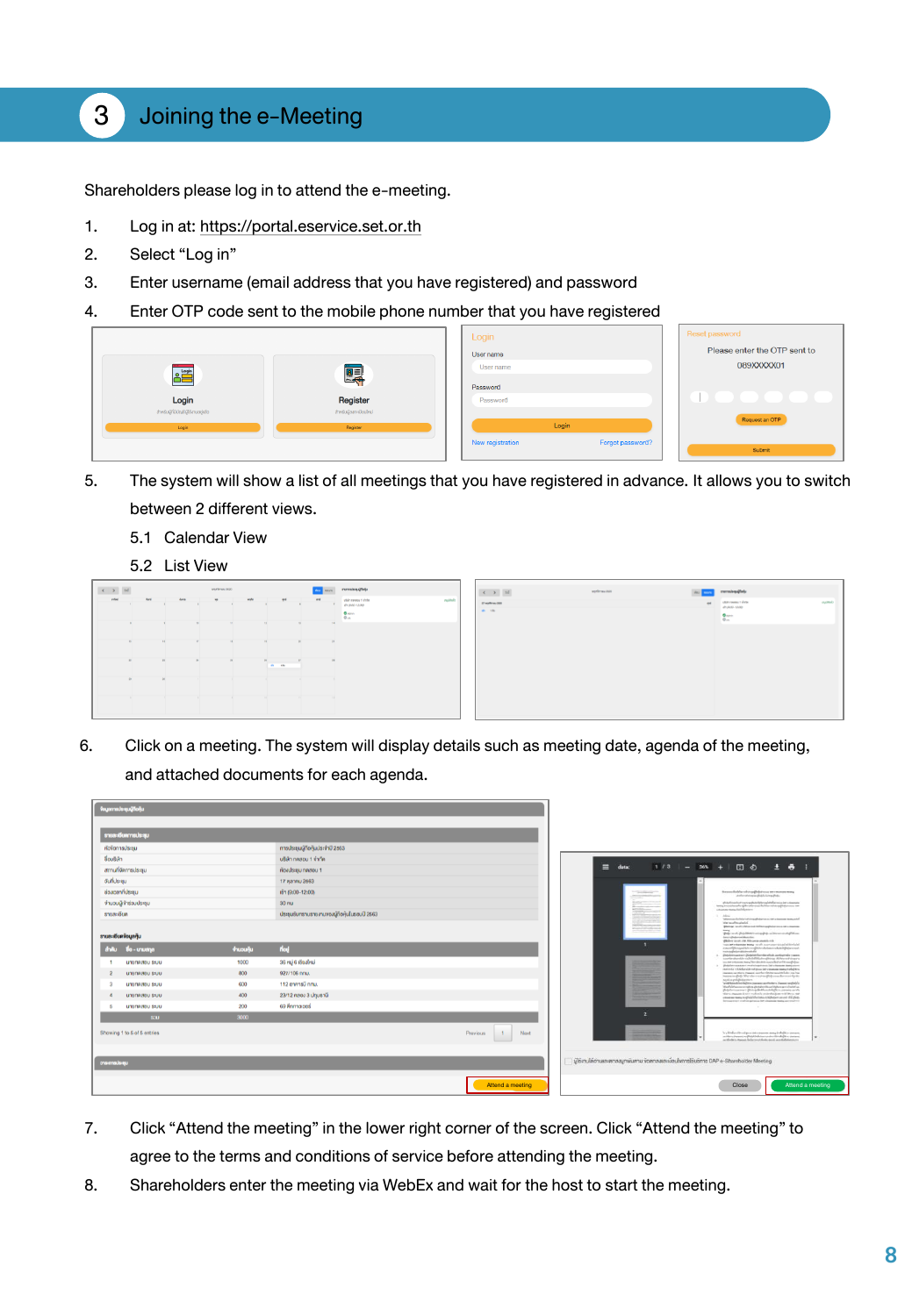When the company allows questions from shareholders, shareholders who wish to ask questions in that agenda please go back to the DAP e-Shareholder Meeting system and follow steps below.

#### Request to ask questions

- 1. Request to ask questions by clicking "Send questions" button.
- 2. Type your question and select "Confirm" button. Your question will be added into a waiting list.

| 5                           | $\Box$          | วาระที่ 6 เสมอที่ประชุมสามัญผู้ถือหุ้นประจำปี 2563 พิจารณารับทราบการจ่ายเงินปั้นผลระหว่างกาล จำนวน 2 ครั้งรวมในอัตราหุ้นละ 7.34 บาท เป็นเงิน 21,<br>823 ล้านบาท คิดเป็นสัดส่วนร้อยละ 70 ของทำไรสุทธิดาบงบทารเงินรวมแบ่งเป็นการจ่ายเงินบันผลระหว่างทาลจากผลการคำเนินงานครึ่งแรกของปี 2562 |                                            | man.jpg                                                                                 |
|-----------------------------|-----------------|------------------------------------------------------------------------------------------------------------------------------------------------------------------------------------------------------------------------------------------------------------------------------------------|--------------------------------------------|-----------------------------------------------------------------------------------------|
| 6                           |                 | วาระที่ 7.1 เสนองายหันทั้งองบริษัท ในวงเงินไม่เทิน 20,000 ล้านบาท (หรือสกลเงินอื่นในจำนวนเทียบเท่า) มีอายไม่เทิน 10 ปี                                                                                                                                                                   |                                            | Workflow-1000094.png                                                                    |
| Showing 1 to 6 of 6 entries |                 |                                                                                                                                                                                                                                                                                          |                                            | Previous<br>Next                                                                        |
| mu/nou                      |                 |                                                                                                                                                                                                                                                                                          | <b>THU O</b>                               | anase o<br><b>PROUDER</b>                                                               |
|                             |                 |                                                                                                                                                                                                                                                                                          |                                            |                                                                                         |
| Previous                    |                 |                                                                                                                                                                                                                                                                                          |                                            | Send questions I Attend a meeting                                                       |
|                             | รายละเอียดคำกาม |                                                                                                                                                                                                                                                                                          | $\times$                                   |                                                                                         |
|                             |                 | กรุณาพิมพ์คำถามเบื้องต้น*                                                                                                                                                                                                                                                                |                                            |                                                                                         |
|                             |                 | Attend a meeting<br>งือความคำถามที่ต้องการถามแต่ละอาระ                                                                                                                                                                                                                                   |                                            |                                                                                         |
|                             |                 |                                                                                                                                                                                                                                                                                          |                                            |                                                                                         |
|                             |                 |                                                                                                                                                                                                                                                                                          | Close<br>Confirm<br>າຕ                     | ประเภทการโหวต                                                                           |
|                             | ( <sup>ff</sup> | ้วาระทิ 1 พิจารณารับรองรายงานการประชุมสามัญผู้ถือหุ้นประจำปิ<br><b>New</b><br>2563                                                                                                                                                                                                       | ☞<br>ความเห็น อาระการประชุมที่ 1           | เสียงสนับสนุนมากกว่าที่งหนึ่ง หรือไม่น้อย<br>ทั้งหมดของผู้ถือหุ้นที่มาประชุมและมีสิทธิอ |
|                             |                 | ้วาระที่ 2 รับทราบผลการคำเนินงานและรายงานประจำปี 2563 ของ<br><b>New</b><br>คิกเะกรรมการมริเจิกิต                                                                                                                                                                                         | $\mathbf x$<br>ความเห็น วาระการประชุมที่ 2 | เสียงสนับสนุนมากกว่าที่งหนึ่ง หรือไม่น้อย<br>ทั้งหมดของผู้ถือห้มที่มาประชุมและมีสิทธิอ  |

#### Asking questions when your name comes up

1. When you are allowed to ask questions, the company will call your name. Please turn on your microphone and camera (VDO) on WebEx to ask such question by yourself.

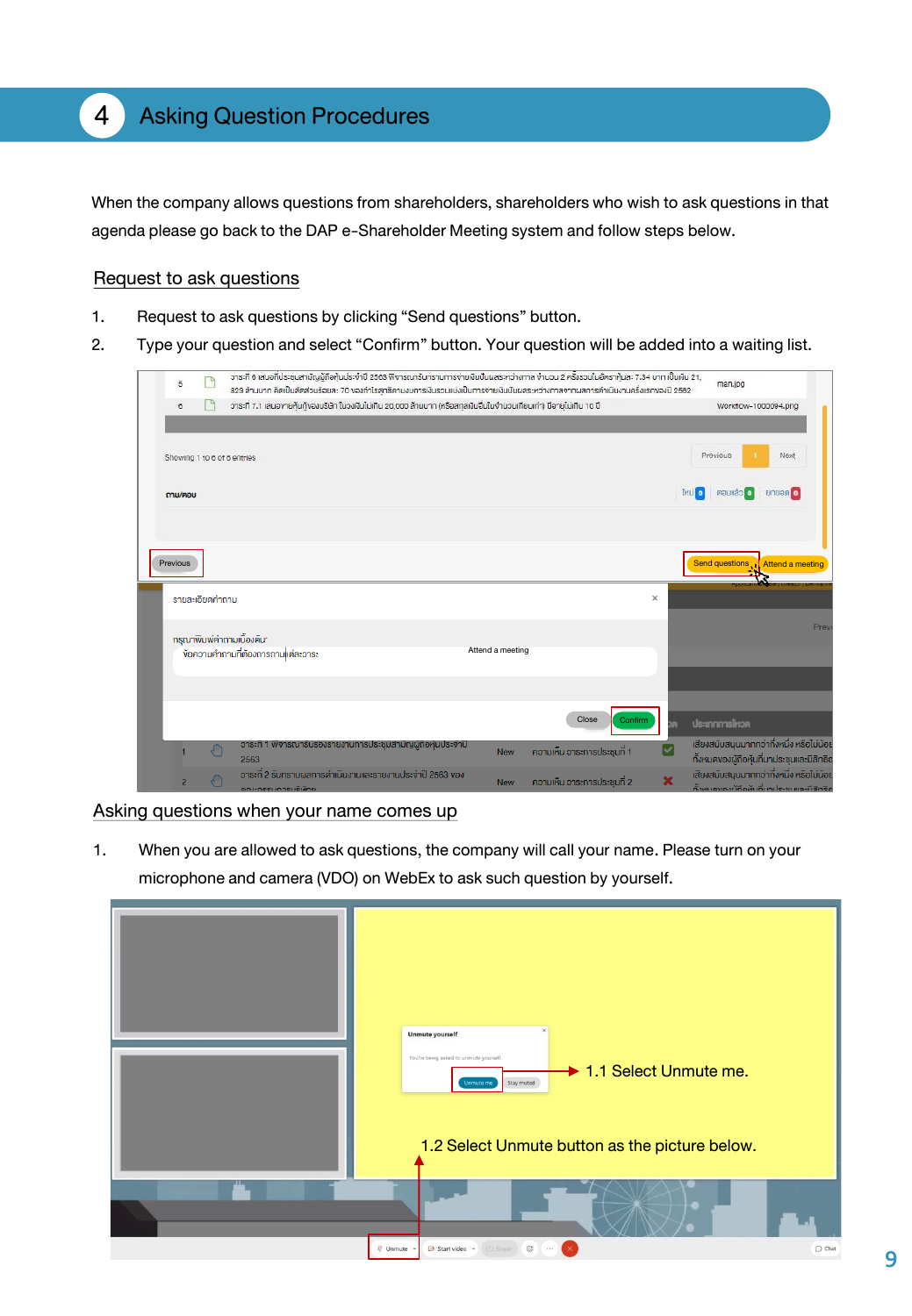### 5 Voting Procedures

1. During the voting period, the company will notify shareholders and open a voting system for each agenda. Please go back to the DAP e-Shareholder Meeting system and press the voting button.

| <b>วาระการประชบ</b> |               |                                                                                  |            |                            |                |                                                                                                                        |
|---------------------|---------------|----------------------------------------------------------------------------------|------------|----------------------------|----------------|------------------------------------------------------------------------------------------------------------------------|
| ลำคับ               |               | ห้วง้อ                                                                           | amus       | ความเห็นของคณะกรรมการ      |                | <b>Thon Us:</b> InnmsThon                                                                                              |
|                     |               | วาระที่ 1 พิจารณารับรองรายงานการประชุมสามัญผู้ถือหุ้นประจำปี<br>2563             | <b>New</b> | ความเห็น อาระการประชมที่ 1 |                | เสียงสนับสนุนมากกว่าที่งหนึ่ง หรือไม่น้อยกว่า 2 ใน 3 ของจำนวนเสีย<br>ทั้งหมดงองผู้ถือหุ้นที่มาประชุมและมีสิทธิออกเสียง |
| $\mathbf{P}$        | $d^{\rm III}$ | วาระที่ 2 รับทราบผลการคำเนินงานและรายงานประจำปี 2563 ของ<br>คณะกรรมการบริษัทฯ.   | <b>New</b> | ความเห็น วาระการประชมที่ 2 | $\pmb{\times}$ | เสียงสนับสนุนมากกว่าที่งหนึ่ง หรือไม่น้อยกว่า 2 ใน 3 ของจำนวนเสีย<br>ทั้งหมดงองผู้ถือหุ้นที่มาประชุมและมีสิทธิออกเสียง |
| 3                   |               | วาระที่ 3 พิจารณาอนมิติงบการเงินประจำปี สิ้นสุด ณ วันที่ 31<br>ธินวาคม พ.ศ. 2563 | <b>New</b> | ความเห็น วาระการประชมที่ 3 | M              | เสียงสนับสนุนมากกว่าที่งหนึ่ง หรือไม่น้อยกว่า 2 ใน 3 ของจำนวนเสีย<br>ทั้งหมดงองผู้ถือหุ้นที่มาประชุมและมีสิทธิออกเสียง |
|                     |               |                                                                                  |            |                            |                |                                                                                                                        |

2. Choose the agenda to vote. There are 3 voting options: "Approve", "Disapprove"and "Abstain".

| งอให้ที่ประชุมพิจารณารับรองรายงานการประชุมสามัญผู้ถือหุ้นประจำปี 2663 โดยวาระนี้จะต้องได้รับการรับรองคือยคะแนนสียงง้างมาก ไม่น้อยกว่า กึ่งหนึ่งของจำนวนเสียงกึ่งหมดของผู้ถือหุ้นซึ่งมาประชุม<br>และออกเสียงลงคะแนน |  |
|--------------------------------------------------------------------------------------------------------------------------------------------------------------------------------------------------------------------|--|
| เห็นด้วย / Approve                                                                                                                                                                                                 |  |
| ไม่เห็นด้วย / Disapprove                                                                                                                                                                                           |  |
| งคออกเสียง / Abstain                                                                                                                                                                                               |  |

Remark: Voting can be operated in a manner similar to physical meetings. Only shareholders who wish to vote "Disapprove" or "Abstain" are required to voice their stands. For shareholders who wish to vote "Approve", no action is required. In this regard, the company must notify shareholders of voting conditions prior to the meeting.

3. After the closing of voting in each agenda, the company will announce results. Shareholders can check the results of each agenda by clicking the  $\|\cdot\|$  icon.

| Vote/asulua    |                                                                                    |      |
|----------------|------------------------------------------------------------------------------------|------|
| ล่าคับ         | หัวข้อ                                                                             | Troc |
|                | วาระที่ 1 พิจารณารับรองรายงานการประชุมสามัญผู้ถือหุ้นประจำปี 2563                  |      |
| $\overline{2}$ | Ыđ<br>่ วาระที่ 2 รับทราบผลการคำเนินงานและรายงานประจำปี 2563 ของคณะกรรมการบริษัทฯ. |      |
|                | วาระที่ 3 พิจารณาอนุมัติงบการเงินประจำปี สิ้นสุด ณ วินที่ 31 ธันวาคม พ.ศ. 2563     |      |
|                |                                                                                    |      |

|                   | บริษัท ทคสอบการประชุมผู้ถือหุ้น จำกัด (มหาชน)                                                                                                                                                   |                     | all e-Summary.                |  |
|-------------------|-------------------------------------------------------------------------------------------------------------------------------------------------------------------------------------------------|---------------------|-------------------------------|--|
|                   | การประชุมสามัญผู้ถือคุ้นประจำปี 2563                                                                                                                                                            |                     |                               |  |
|                   | Sulkan@ a Barney 2663 cars 14:00 u.                                                                                                                                                             |                     | <b>B</b> Avev<br><b>MILLA</b> |  |
|                   | ะสนุปนลการลงคะแนะอาระที่ 1 พิจารณาธิบรองรายงานการประชุมสามัญผู้ที่อคุ้น<br><b>Us-910 2563</b>                                                                                                   |                     | <b>III</b> intended           |  |
|                   | บอลเดอกรากนาวให้ 595 นาคาราช สุระดิ 594 นิตรานี 594 นาคาราช 254 นาคาราช 254 นาคาราช 254 นาคาราช 254                                                                                             |                     |                               |  |
| mont              | ใหญ่สอบนิญที่ โคเชาะเนื้อเห็ดมีที่ขึ้นทารขนูมีฟิตอเหแนะเสียงใจนาก ไม่มีอยู่ทั่วที่ละมีลงอยู่<br>งำนวนเห็นเกื้อรมเของผู้ถือริมชื่อมามัยชุมเสเตอกเสียงลงกลมม<br><b><i><u>Exactiveland</u></i></b> | $f_{\text{max}}(n)$ |                               |  |
| Autou (Approve)   | $(1 - 1 - 1 - 1)$                                                                                                                                                                               | 67.85               |                               |  |
| Linufor Desproyer |                                                                                                                                                                                                 | 22.15               |                               |  |
| spo (Total)       |                                                                                                                                                                                                 | 100,0000            |                               |  |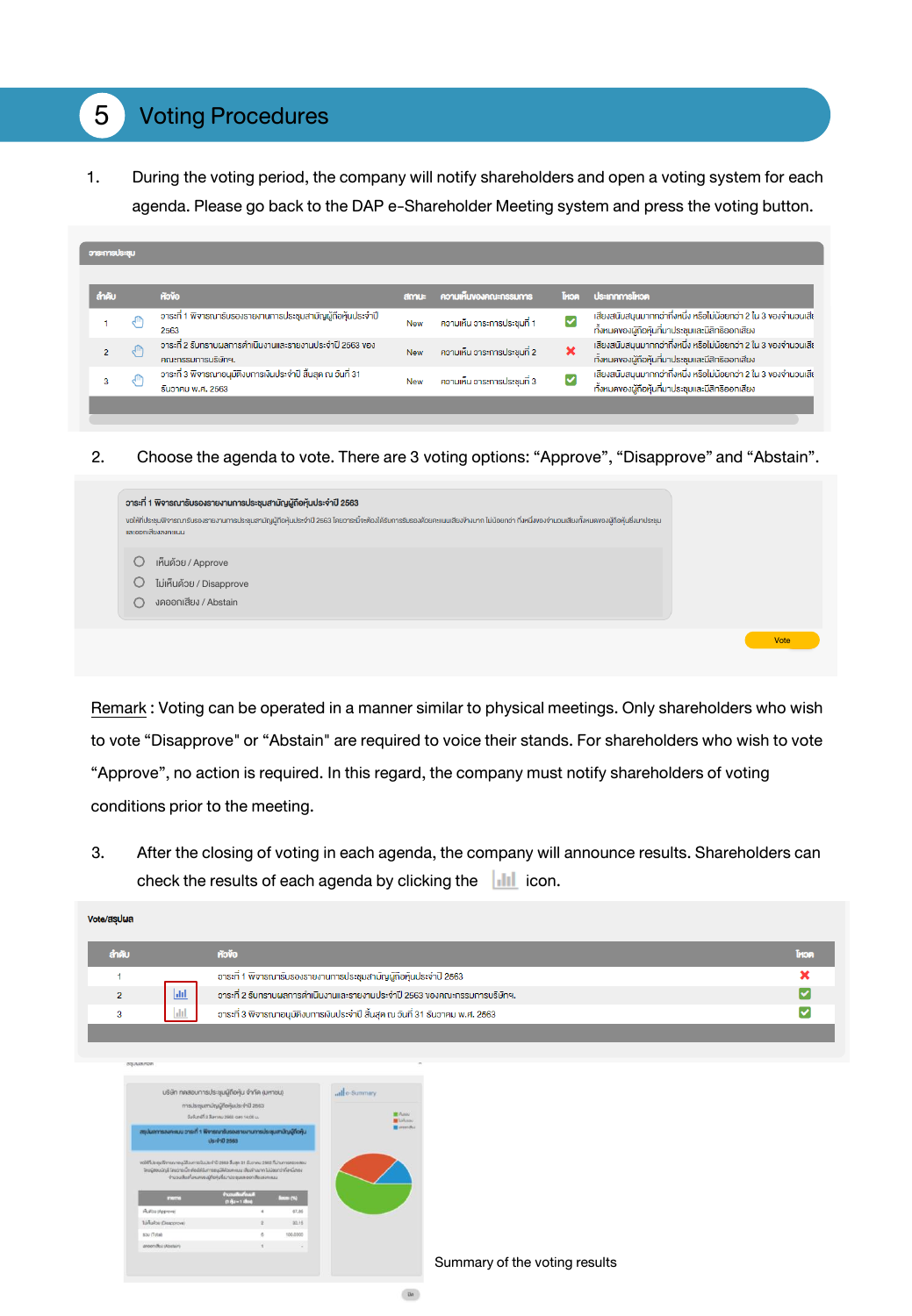### 6 Resetting password

To retrieve your password, shareholders can reset password by clicking "Forgot Password" button.



There are 2 options to reset your password:

1. Reset password by using email



#### 2. Reset password by using OTP

#### Click the link to reset password



#### Request for OTP and enter OTP Set new password

โปรดใส่ OTP ที่ส่งไปที่ 087XXXXX63

vosna OTP

รีเซ็ตรหัสผ่าน